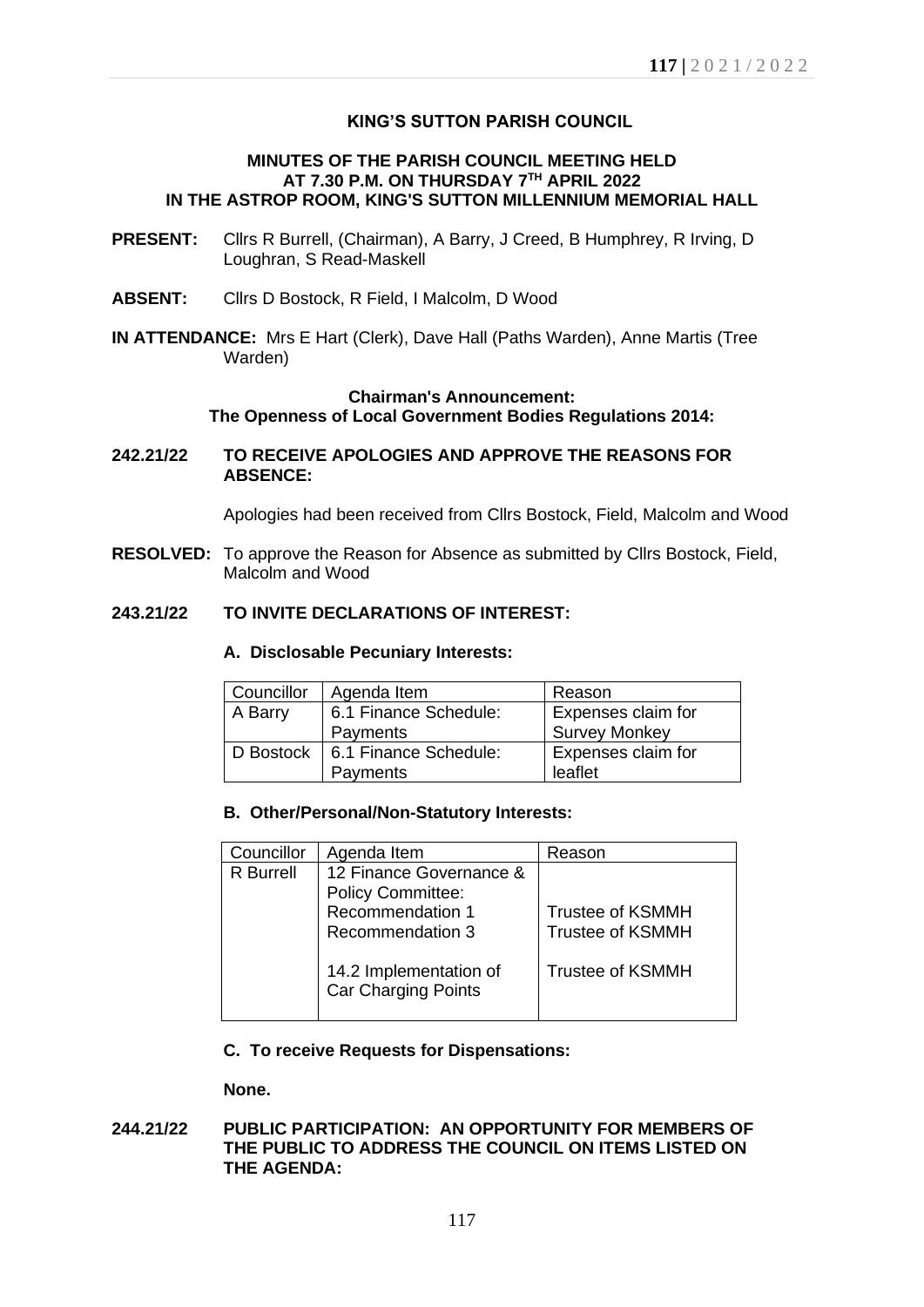**None.**

# **245.21/22 TO CONFIRM THE ACCURACY OF THE MINUTES OF THE MEETING HELD 3 RD MARCH 2022:** (previously distributed)

RESOLVED: To approve the Minutes of the meeting held 3<sup>rd</sup> March 2022

# **246.21/22 TO NOTE REPORTS FROM:**

### **A. the Clerk:**

# **MATTERS ARISING**

# **Minute 225.21/22**

Rectory Homes Application: Local Lead Flood Authority: the response from WNC has been circulated. The Planning Officer has confirmed that the points raised have been sent to Rectory, inviting them to re-submit their report at which point consultees will be re-consulted.

Electricity Substation: Western Power has confirmed that works to block off the access will be completed shortly.

## **Minute 227.21/22 A**

Availability of Rights of Way Officers: WNC was asked for confirmation that a robust system was in place to cover absences.

# **Minute 227.21/22 B**

The trees have been ordered and a quote obtained for planting.

# **OTHER**

SPARKX has sent through a full survey of all lighting with defects ranked by importance. A quotation to address any serious issues is awaited.

The settlement from Amazon for damage to a lamp on Sandringham Road is expected in the near future.

West Northamptonshire Council's consultation regarding dogs and smoking in public areas was publicised on social network media.

Trevor Stewart has completed a quarterly inspection; his quotation for proposed remedial works as well as issues identified by Cllr Barry is for discussion under item 17.1.5.

Oxfordshire Play Association: fun day in King's Sutton on Saturday 27th August 2022

A meeting was held on Monday 21st March to discuss arrangements. Sports and community groups have been invited to attend to signpost their services. Cllr Barry will provide details of the selected food and soft drink caterers. Toilet facilities are to be provided in the Hall.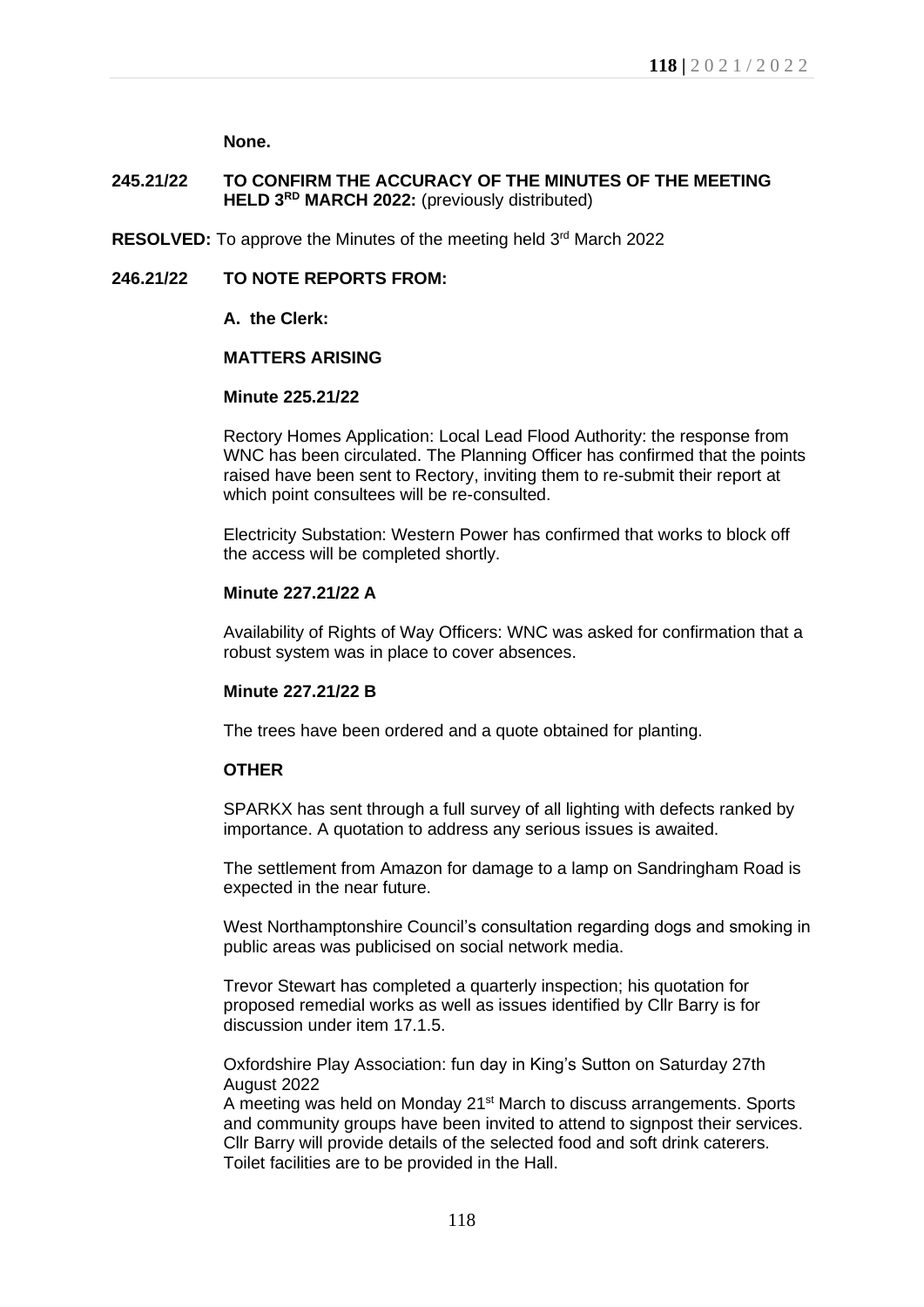Northants CALC are working with Seb Greene, Strategic Relationship Manager at West Northamptonshire Council to look at the relationship between WNC and parish and town councils, and how WNC can engage better with a view to producing a report and recommendations for WNC's Cabinet and to do that he would like to speak to a few clerks during April from a range of size of councils; King's Sutton has been selected and the clerk will attend a group discussion on Monday 25<sup>th</sup> April.

Virtual Parish council meeting with the Commissioner, Chief Constable & Chief Fire Officer. Monday 11th April 6pm - 7:30pm. Topic - Violence against women and girls; Councillors should contact Louise Sheridan directly to receive the meeting link.

Gigaclear has advised that their network will be extended to cover King's Sutton with works likely from mid-June depending on the availability of materials. A Teams meeting with representatives of the Parish Council to discuss their plans has been arranged for  $10:30-12:00$  on Wednesday  $13<sup>th</sup>$ April. A request for permission to install fibre broadband equipment on land belonging to the Parish (legal agreement) has also been received.

**Agreed** that Cllrs Burrell, Irving and Read-Maskell would attend the meeting and that the Clerk would also invite Cllrs Bostock and Malcolm.

Memorial bench policy – this will require review at the May FG&P Committee Meeting as Streetmaster's prices have increased substantially.

#### **The Clerk was thanked for her report.**

- **B. the Chairman: nil report**
- **C. the Vice Chairman: nil report.**
- **D. the unitary Councillors: nil report**

# **247.21/22 FINANCE SCHEDULE:**

| King's Sutton Parish Council - April 2022 |             |             |
|-------------------------------------------|-------------|-------------|
|                                           | 31.03.2022  | 28.02.2022  |
| Unity Trust Bank - current                | £214.171.62 | £219,499,40 |
| Unity Trust Bank - instant access         | £5,007.96   | £5,005.24   |

#### **A. To Approve the Payments:**

|             | <b>To ratify</b>            |                                                    |                                    |                |            |                    |
|-------------|-----------------------------|----------------------------------------------------|------------------------------------|----------------|------------|--------------------|
| <b>Date</b> | <b>Cheque/DD/BACS Payee</b> |                                                    | <b>Description</b>                 | Amt (incl VAT) | <b>VAT</b> | <b>VAT Reg No.</b> |
| 08.04.2022  |                             | DD Yü Energy                                       | <b>Invoice 00762238</b>            | £124.70        | £5.94      | 236 2276 15        |
| 08.04.2022  |                             | DD Yü Energy                                       | <b>Invoice 00762240</b>            | £375.53        | £62.59     | 236 2276 15        |
| 08.04.2022  |                             | <b>DD Yü Energy</b>                                | <b>Invoice 00742241</b>            | £33.33         | £1.59      | 236 2276 15        |
| 15.04.2022  |                             | <b>DD NEST</b>                                     | April pension contributions        | £83.88         |            |                    |
|             | <b>To Approve</b>           |                                                    |                                    |                |            |                    |
| <b>Date</b> | <b>Cheque/BACS Payee</b>    |                                                    | <b>Description</b>                 | Amt (incl VAT) | <b>VAT</b> | VAT Reg No.        |
| 07.04.2022  |                             | <b>BACS E Hart</b>                                 | <b>Brightpay</b>                   | £70.80         | £11.80     |                    |
| 07.04.2022  |                             | <b>BACS A Barry</b>                                | <b>Survey Monkey</b>               | £99.00         | £16.50     | 362962083          |
| 07.04.2022  |                             | <b>BACS D Bostock</b>                              | Leaflet Printing - Solopress       | £40.70         |            |                    |
| 07.04.2022  |                             | <b>BACS KSMMH</b>                                  | Rent and Meetings for March        | £179.00        |            |                    |
| 07.04.2022  |                             | <b>BACS SES Water Services</b>                     | Water charges - Bill No 10         | £3.97          |            |                    |
| 07.04.2022  |                             | <b>BACS West Northamptonshire C Cemetery Rates</b> |                                    | £329.34        |            |                    |
| 07.04.2022  |                             | <b>BACS Marcus Young</b>                           | Invoice 3844                       | £463.68        | £77.28     | 650673044          |
| 07.04.2022  |                             | <b>BACS Banbury Litho Ltd</b>                      | Invoice 36760 - KST                | £720.00        |            |                    |
| 07.04.2022  |                             | <b>BACS Bridson Kneale</b>                         | BK077 - Jan - March 2022 inclusive | £390.00        |            |                    |
| 07.04.2022  |                             | <b>BACS</b> Forde and McHugh                       | Invoice 25335 - Emergency Repairs  | £336.00        | £56.00     | 208 9281 51        |
| 07.04.2022  |                             | <b>BACS Trevor Stewart</b>                         | Maintenance Dec 21-March 22        | £494.40        | £82.40     | 685521024          |
| 27.04.2022  |                             | <b>BACS E Hart</b>                                 | <b>April Wages</b>                 | £1,417.85      |            |                    |
| 30.04.2022  |                             | <b>BACS HMRC</b>                                   | PAYE and NI Month 1                | £396.92        |            |                    |
|             |                             |                                                    | <b>Total</b>                       | £5,559.10      | £314.10    |                    |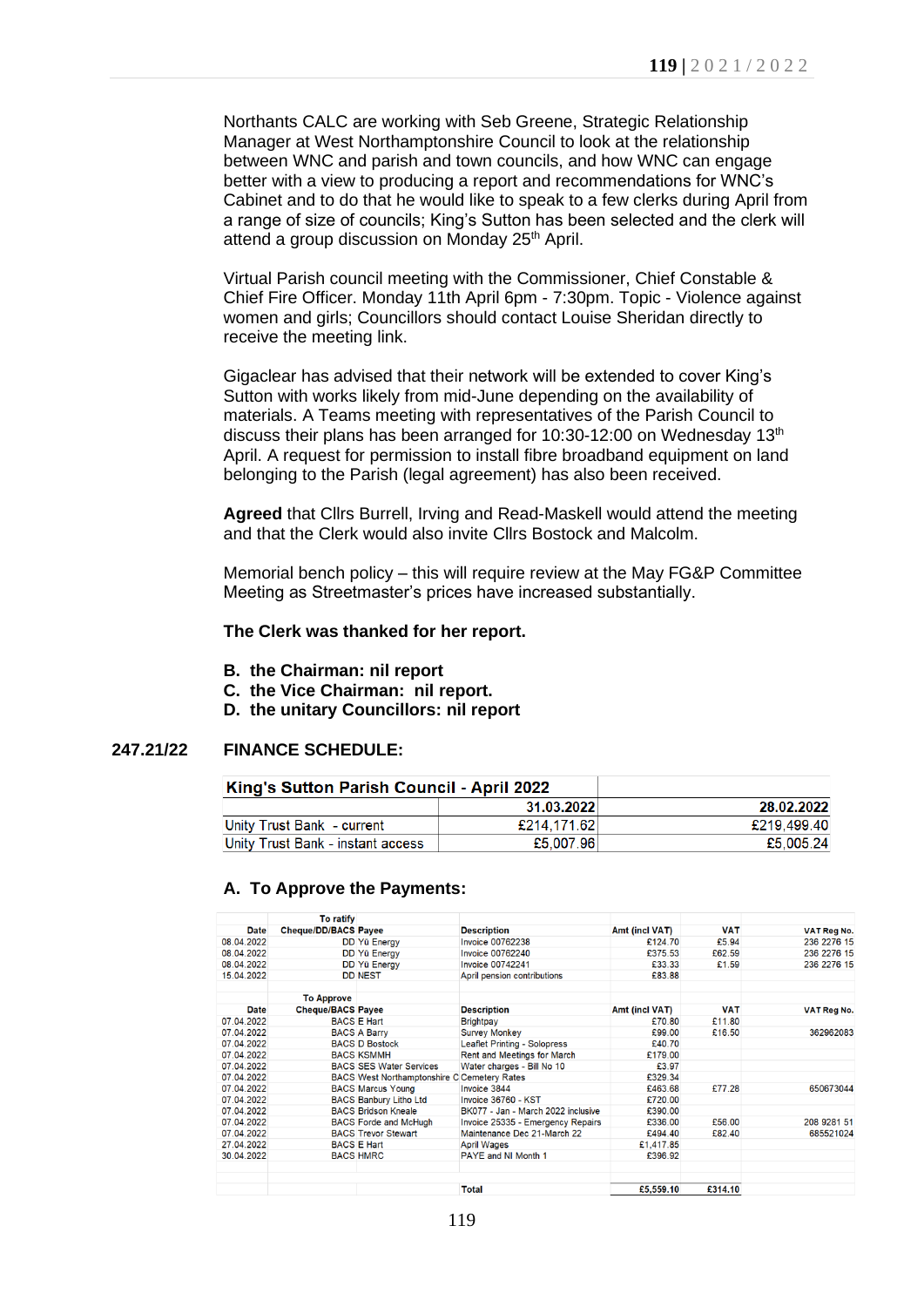#### **RESOLVED:** To approve the payments.

#### **B. To Note Receipts:**

| <b>Receipts</b> |                   | <b>Type Payer</b>              | <b>Description</b>            | Amt       |
|-----------------|-------------------|--------------------------------|-------------------------------|-----------|
| 31.03.2022      | <b>BACS Unity</b> |                                | Interest                      | £2.72     |
| 21.03.2022      |                   | <b>BACS</b> Private individual | <b>Bench inscription</b>      | £105.50   |
| 08.03.2022      |                   | <b>BACS NorthantsCALC</b>      | <b>Asset Mapping Grant</b>    | £361.73   |
| 01.03.2022      |                   | <b>BACS HMRC</b>               | VAT reclaim April - Sept 2021 | £4,137.99 |
|                 |                   |                                |                               |           |
|                 |                   |                                | Total                         | £4,607,94 |

#### **Noted.**

**Noted** that the Clerk would chase WNC for the payment under the grass cutting mowing agreement.

# **248.21/22 WARDEN REPORTS: TO CONSIDER ISSUES RAISED BY A. Footpaths Warden:**

Proposed diversion of AS10 to align Definitive Map with actual route walked: Cllr Burrell thanked Dave Hall for his detailed maps and proposal**.**

**RESOLVED:** To support the Footpaths Warden with the proposal by contacting the Rights of Way Officer. **Action:** the Clerk

#### **B. Tree Warden: Queen's Green Canopy project: to include update regarding Queen's Green Canopy project**

Anne Martis updated the meeting on the progress to date. The Clerk confirmed the trees were on order from the supplier.

**RESOLVED:** To obtain a further quote for planting the trees with the appropriate guards and support and to instruct the supplier of the most favourable one. **Action:** the Clerk

#### **C. War Memorial Warden:**

**None.**

#### **249.21/22 ANNUAL PARISH MEETING 2022: WEDNESDAY 20TH APRIL 2022: TO FINALISE ARRANGEMENTS**

**Noted** that the Annual Parish Meeting was not a Parish Council Meeting but rather a meeting for the electorate to have the opportunity to evaluate the work of the Parish Council.

**Noted** that the event had been advertised in the Banbury Guardian newspaper.

The proposed Agenda was reviewed.

# **250.21/22 TRAINING: COURSES AND WORKSHOPS A. To Receive Requests for places on courses**

None received.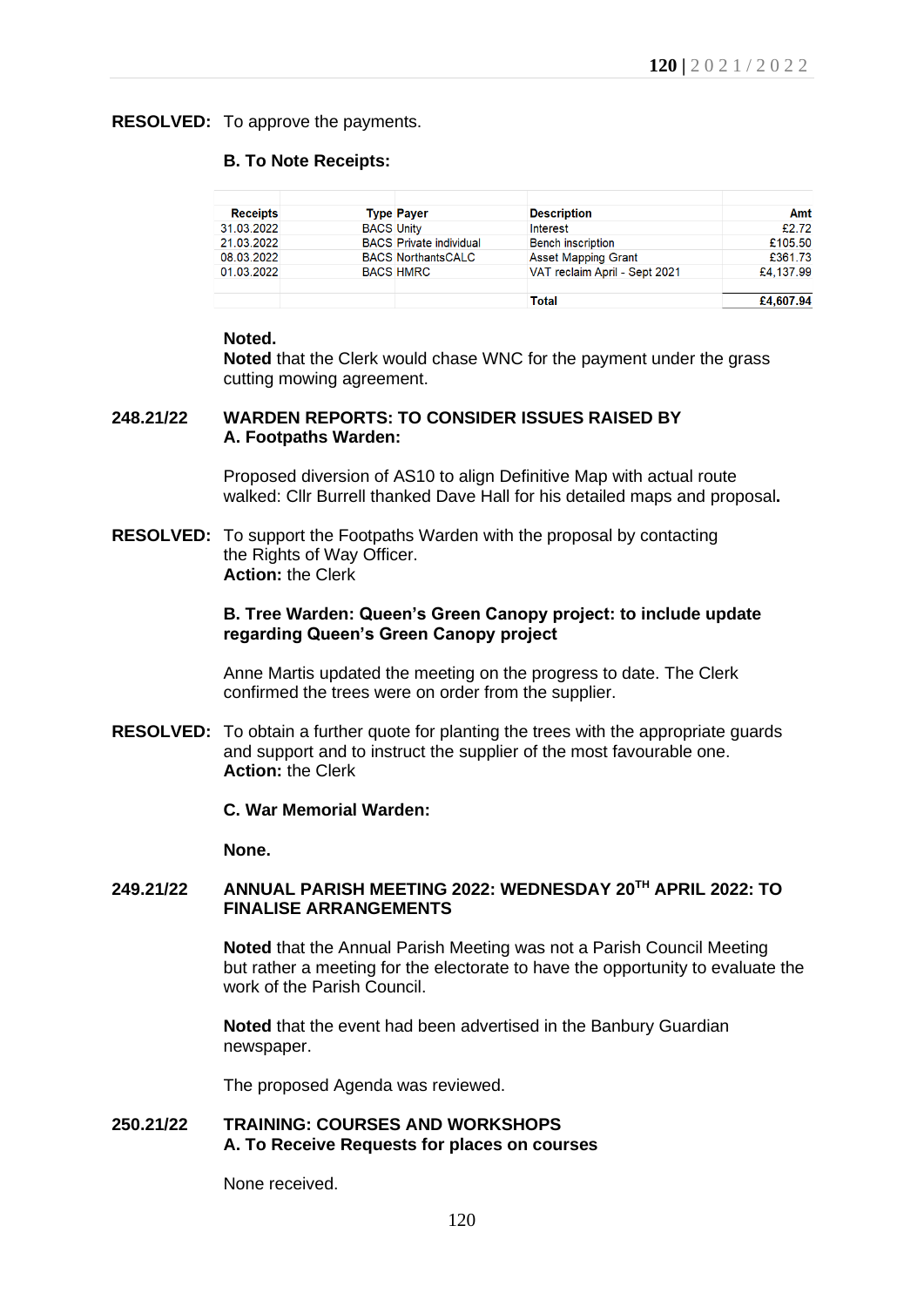**Noted** that a further course on the Code of Conduct was due to be held in June 2022.

# **B. To Receive Feedback from Councillors on attended courses**

None.

## **251.21/22 TO CONSIDER A CONSULTATION FOR PARKING RESTRICTION CHANGES ON THE SQUARE**

**RESOLVED:** To support the proposed restriction changes whilst noting that in the future, further applications may be necessary for other areas nearby. **Action:** the Clerk

#### **252.21/22 PLANNING: A. Chairman's Report:**

**Noted** that the Local Lead Flooding Authority consultation response commented that the applicant should be required to resubmit the Flood Risk Assessment as the surface water drainage information provided was not acceptable. Further noted that a re-consultation would result when updated information was submitted by Rectory Homes to the local planning authority.

**Noted** that the refusal decision for WNS/2021/1672/FUL Bramley Cottage, Bulls Lane, King's Sutton was being appealed by the applicant. The original submitted comments from the Parish Council would be considered by the Planning Inspector.

**Noted** that the Planning Portal now has the functionality to enable applications to be tracked, meaning that updates to applications can be notified by email.

**B. To consider Recommendations from the Meeting held at 7 p.m. on 7 th April 2022 B.1. Applications: B.1.1 Application No WNS/2022/0505/FUL Proposal: Three dormer windows at the front Location: 14 Banbury Lane, Kings Sutton, OX17 3RU**

Recommendation B.1.1: that the Parish Council has no objection to the application.

**RESOLVED:** To adopt recommendation B.1.1

**B.1.2 Application No WNS/2022/0440/TCA: for information only Proposal: T1 - Red Oak (Quercus rubra) - Crown reduction by 1.5m Location: Lovells 7 The Square Kings Sutton OX17 3RE**

Recommendation B.1.2: that the Parish Council notes the application.

**RESOLVED:** To adopt recommendation B.1.2

**B.1.3 Application No WNS/2022/0614/TCA: for information only Proposal: G1 - Hazels (Corylus avellana), Crown reduction away from neighbouring property to increase light levels to their flowerbeds. G2 -**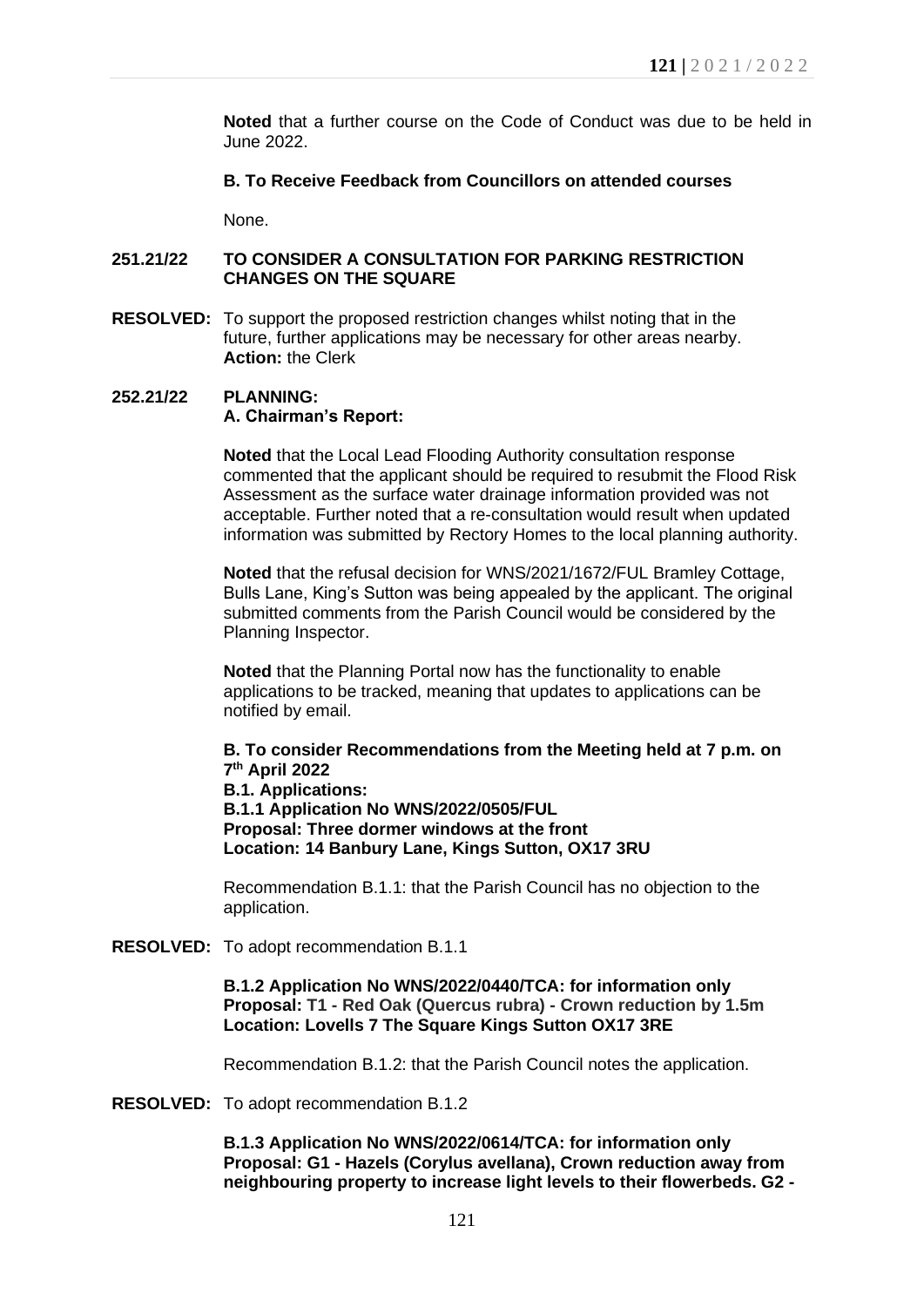**Hazels (Corylus avellana), Selective coppicing of group to clear back from neighbouring property. Location: Lovells 7 The Square Kings Sutton OX17 3RE**

Recommendation B.1.3: that the Parish Council notes the application.

- **RESOLVED:** To adopt recommendation B.1.3
- **253.21/22 FINANCE GOVERNANCE & POLICY COMMITTEE: A. Chairman's Report: nil report B. To consider Recommendations from the Meeting held on 22nd March 2022:**

**B.1: That the PC pays for the rent of the hall for the Mums and Tots Group, noting that the group meets 39 times per year at a current room hire cost of £21.75 per session**

**RESOLVED:** To adopt recommendation B.1 **Action**: the Clerk

> **B.2 To award a one-off grant of £1000 to Ability CIC, recognising the impact that the Covid-19 pandemic has had on the ability of the organisation to raise funds. and noting that the service is used by the residents of King's Sutton**

**RESOLVED:** To adopt recommendation B.2 **Action**: the Clerk

> **B.3 To not offer to cover costs incurred by the KSMMH Management Committee for legal expenses regarding the EV Project**

- **RESOLVED:** To adopt recommendation B.3 **Action**: the Clerk
- **254.21/22 LIBRARY IN THE BUS SHELTER: TO CONSIDER A PROPOSAL TO IMPROVE THE AMENITY**
- **RESOLVED:** To approve the quote of £620 to supply and fit wooden shelving to the Astrop Road Bus Shelter in order to upgrade the amenity. **Action**: the Clerk

**Noted** that the Clerk would inform the resident who had previously fitted shelving, thanking him again for his endeavours.

**255.21/22 PROJECT UPDATES: TO RECEIVE REPORTS AND PUT QUESTIONS REGARDING: A. The Cemetery Extension:** 

**No further update.**

**B. Implementation of Car Charging Points**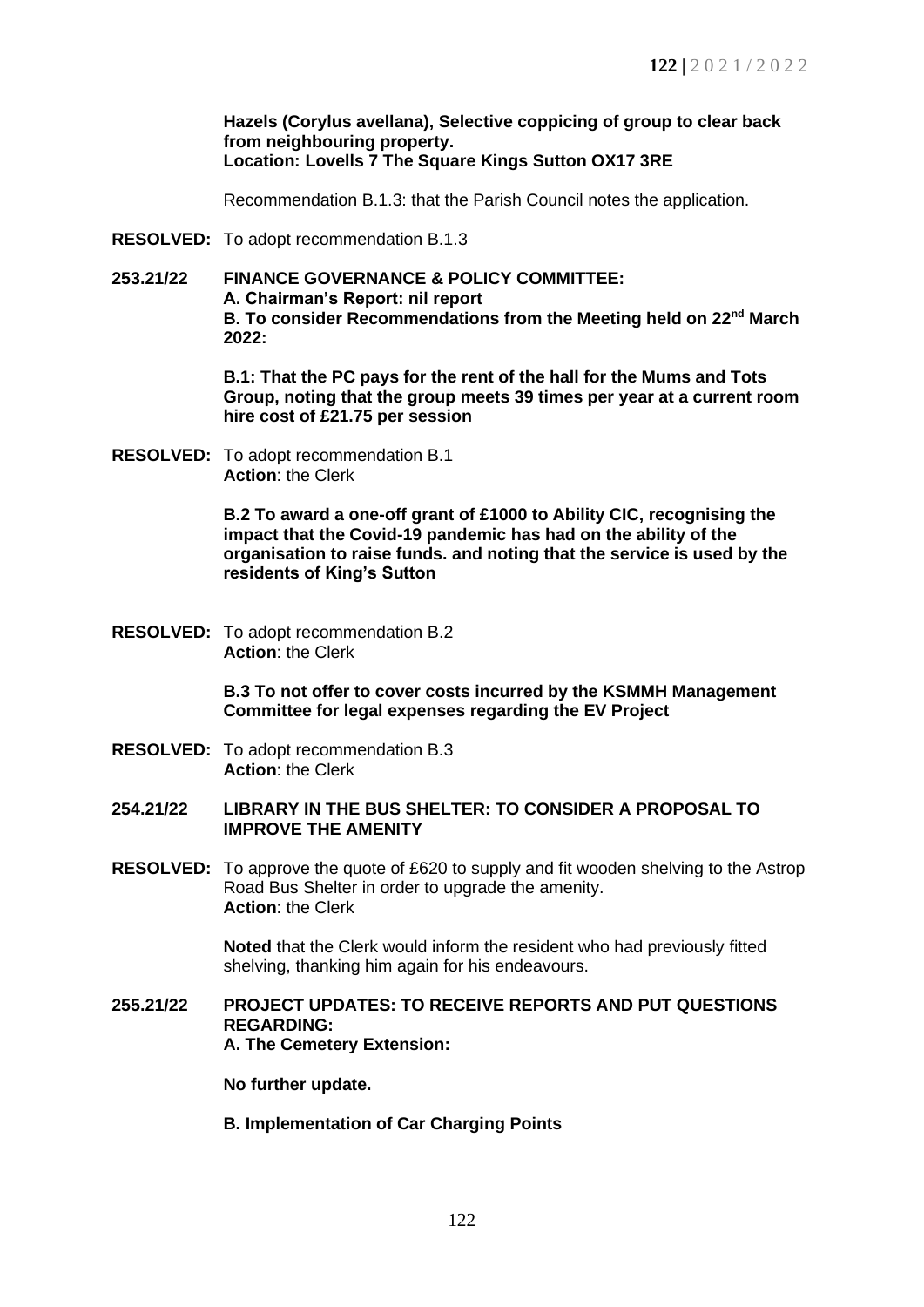**Noted** that the KSMMH Management Committee were considering the agreement with BP Chargemaster, whilst the Parish Council awaited the outcome of the OZEV grant application.

Noted that applications received after1<sup>st</sup> April 2022 for the OZEV grant would only receive a maximum of 60% of the total cost of a project instead of the previous 75%.

### **C. Communications Working Group**

**Noted** that Eyelid Productions were currently copying files and data over to the new website, after which the Communication Working Group would review it for modifications required prior to it going live.

## **D. Biodiversity Projects**

- **RESOLVED:** To obtain quotes for a wormery for the primary school. **Action:** the Clerk
- **RESOLVED:** To chase up a quote for the information board. **Action:** the Clerk
- **RESOLVED:** To check with Highways regarding the feasibility of planters on verges. **Action:** the Clerk

## **E. Asset Mapping**

**Noted** that a meeting was scheduled to take place to discuss the process and that, depending on the information required, it might be advantageous to invite Tom Forde, bearing in mind his historical knowledge of the village.

#### **256.21/22 TO RECEIVE UPDATE ON THE PHOTOGRAPHY COMPETITION ON THE WEBSITE**

**Noted** that Cllr Bostock had produced an eye-catching leaflet to highlight the competition.

## **257.21/22 TO COMMENT ON ISSUES RELATED TO STREET AREAS**

**None.**

## **258.21/22 COUNCILLOR AND WARDEN REPORTS: TO RECEIVE REPORTS AND PUT QUESTIONS TO:**

- **A. Councillors For..:**
- **A.1 Amenities**: **nil report**
- **A.2 Cemetery: nil report**
- **A.3 Communications: nil report**

**A.4 Lighting: noted** that a quote was awaited regarding extending the lighting on Astrop Road **A.5 The Rec:**

**RESOLVED:** To accept the quote of £350 for remedial works to the play area **Action**: the Clerk